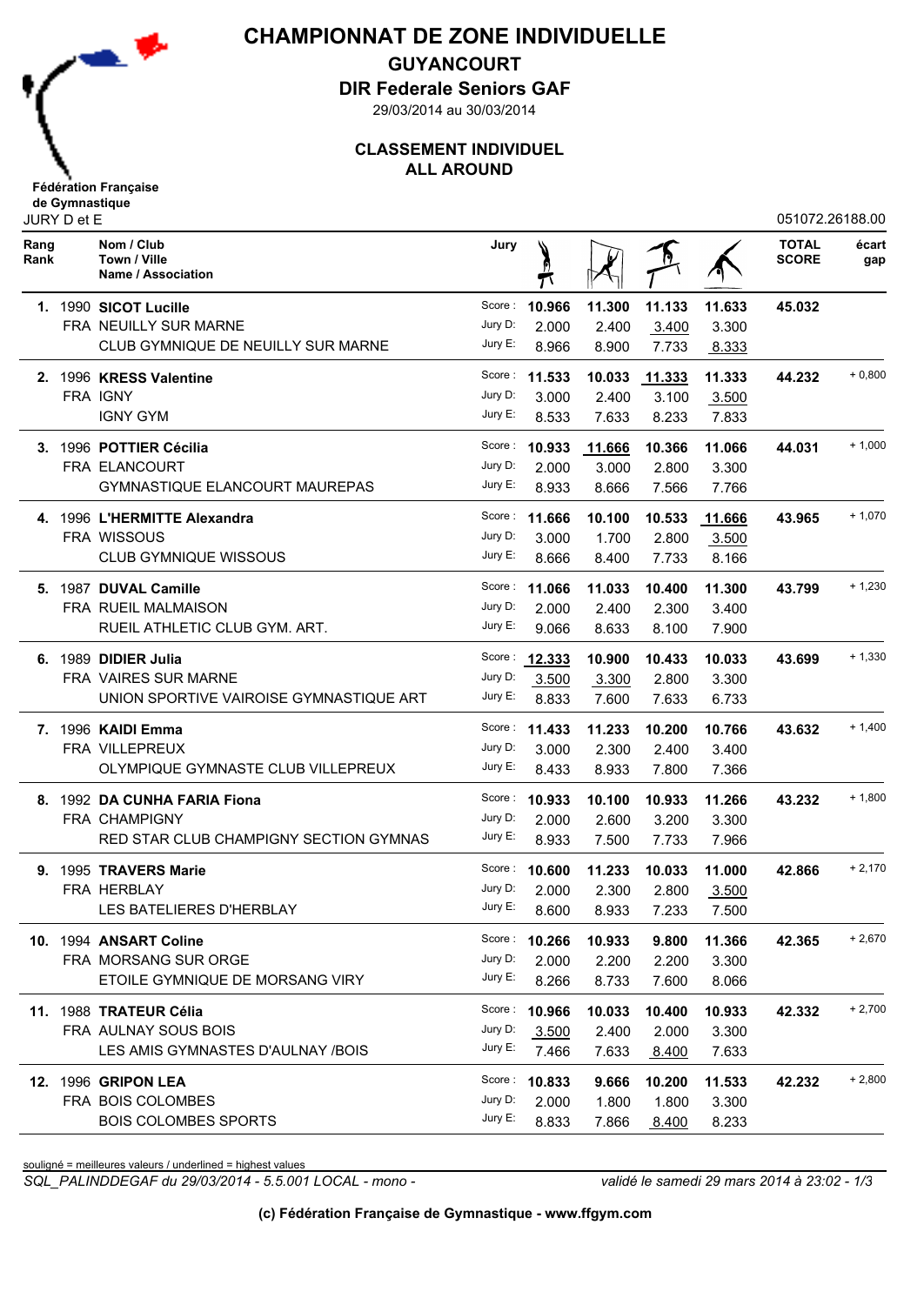

## **CHAMPIONNAT DE ZONE INDIVIDUELLE**

**GUYANCOURT**

**DIR Federale Seniors GAF**

29/03/2014 au 30/03/2014

## **CLASSEMENT INDIVIDUEL ALL AROUND**

| JURY D et E  |  |                                                  |         |               |        |        |        | 051072.26188.00              |              |
|--------------|--|--------------------------------------------------|---------|---------------|--------|--------|--------|------------------------------|--------------|
| Rang<br>Rank |  | Nom / Club<br>Town / Ville<br>Name / Association | Jury    |               |        |        |        | <b>TOTAL</b><br><b>SCORE</b> | écart<br>gap |
|              |  | 13. 1996 TOURE Mariane                           | Score:  | 10.633        | 10.366 | 9.933  | 11.233 | 42.165                       | $+2,870$     |
|              |  | FRA VILLEPINTE - SEVRAN - TREMBLAY EN FRANCE     | Jury D: | 2.000         | 3.300  | 3.000  | 3.300  |                              |              |
|              |  | TERRES DE FRANCE GYMNASTIQUE                     | Jury E: | 8.633         | 7.066  | 6.933  | 7.933  |                              |              |
|              |  | 14. 1996 SERY Pauline                            |         | Score: 11.166 | 9.166  | 10.666 | 11.000 | 41.998                       | $+3,030$     |
|              |  | FRA SARTROUVILLE                                 | Jury D: | 3.000         | 1.900  | 3.000  | 3.500  |                              |              |
|              |  | UNION SPORTIVE DE SARTROUVILLE                   | Jury E: | 8.166         | 7.266  | 7.666  | 7.500  |                              |              |
|              |  | 15. 1996 LIEVRE Celia                            | Score : | 10.700        | 11.433 | 8.800  | 10.766 | 41.699                       | $+3,330$     |
|              |  | FRA CLAMART                                      | Jury D: | 2.000         | 2.300  | 2.600  | 3.400  |                              |              |
|              |  | CLAMART GYM. 92                                  | Jury E: | 8.700         | 9.133  | 6.200  | 7.366  |                              |              |
|              |  | 16. 1991 ROUSSELET Caroline                      |         | Score: 10.333 | 10.733 | 10.200 | 10.366 | 41.632                       | $+3,400$     |
|              |  | FRA SUCY EN BRIE                                 | Jury D: | 2.000         | 2.500  | 2.900  | 3.100  |                              |              |
|              |  | ESPACE SPORTIF DE SUCY EN BRIE                   | Jury E: | 8.333         | 8.233  | 7.300  | 7.266  |                              |              |
|              |  | 17. 1996 TAVARES Margot                          | Score : | 11.133        | 9.000  | 10.033 | 11.100 | 41.266                       | $+3,770$     |
|              |  | FRA SUCY EN BRIE                                 | Jury D: | 2.000         | 2.400  | 2.400  | 3.300  |                              |              |
|              |  | <b>ESPACE SPORTIF DE SUCY EN BRIE</b>            | Jury E: | 9.133         | 6.600  | 7.633  | 7.800  |                              |              |
|              |  | 18. 1994 BREMONT Marie                           | Score : | 11.033        | 9.533  | 10.333 | 10.300 | 41.199                       | $+3,830$     |
|              |  | <b>FRA HERBLAY</b>                               | Jury D: | 2.000         | 1.800  | 2.500  | 3.300  |                              |              |
|              |  | LES BATELIERES D'HERBLAY                         | Jury E: | 9.033         | 7.733  | 7.833  | 7.000  |                              |              |
|              |  | 19. 1991 REBOUL - SALZE Mylène                   |         | Score: 10.733 | 10.100 | 8.833  | 10.800 | 40.466                       | $+4,570$     |
|              |  | FRA SAINT OUEN L'AUMONE                          | Jury D: | 2.000         | 1.800  | 2.000  | 3.000  |                              |              |
|              |  | ASSOCIATION SAINT OUEN L'AUMONE GYMNAST          | Jury E: | 8.733         | 8.300  | 6.833  | 7.800  |                              |              |
| 20.          |  | 1996 FERREIRA Meryl                              |         | Score: 10.800 | 8.600  | 9.400  | 11.233 | 40.033                       | $+5,000$     |
|              |  | FRA PONTAULT COMBAULT                            | Jury D: | 2.000         | 2.500  | 2.400  | 3.300  |                              |              |
|              |  | UNION MUNICIPALE SPORTIVE PONTAULT COME          | Jury E: | 8.800         | 6.100  | 7.000  | 7.933  |                              |              |
|              |  | 21. 1996 DIAZ-LACOSTE Laura                      |         | Score: 10.066 | 9.600  | 10.300 | 9.266  | 39.232                       | $+5,800$     |
|              |  | <b>FRA PARIS</b>                                 | Jury D: | 2.000         | 1.700  | 2.800  | 3.000  |                              |              |
|              |  | UNION ET AVENIR DE VINCENNES                     |         | Jury E: 8.066 | 7.900  | 7.500  | 6.266  |                              |              |
|              |  | 22. 1996 NOIROT Marion                           |         | Score: 10.833 | 8.366  | 9.400  | 10.233 | 38.832                       | $+6,200$     |
|              |  | FRA SUCY EN BRIE                                 | Jury D: | 2.000         | 2.000  | 2.100  | 3.300  |                              |              |
|              |  | ESPACE SPORTIF DE SUCY EN BRIE                   | Jury E: | 8.833         | 6.366  | 7.300  | 6.933  |                              |              |
|              |  | 23. 1985 RIGAUD Gaëlle                           |         | Score: 10.033 | 9.566  | 9.066  | 8.766  | 37.431                       | $+7,600$     |
|              |  | <b>FRA PARIS</b>                                 | Jury D: | 2.000         | 1.700  | 2.300  | 1.800  |                              |              |
|              |  | UNION ET AVENIR DE VINCENNES                     | Jury E: | 8.033         | 7.866  | 6.766  | 6.966  |                              |              |
|              |  | 24. 1991 LOISEL Laurène                          | Score:  | 9.700         | 7.400  | 8.966  | 9.700  | 35.766                       | $+9,270$     |
|              |  | FRA HERBLAY                                      | Jury D: | 2.000         | 2.400  | 3.100  | 3.500  |                              |              |
|              |  | LES BATELIERES D'HERBLAY                         | Jury E: | 7.700         | 5.000  | 5.866  | 6.200  |                              |              |

souligné = meilleures valeurs / underlined = highest values

*SQL\_PALINDDEGAF du 29/03/2014 - 5.5.001 LOCAL - mono - validé le samedi 29 mars 2014 à 23:02 - 2/3*